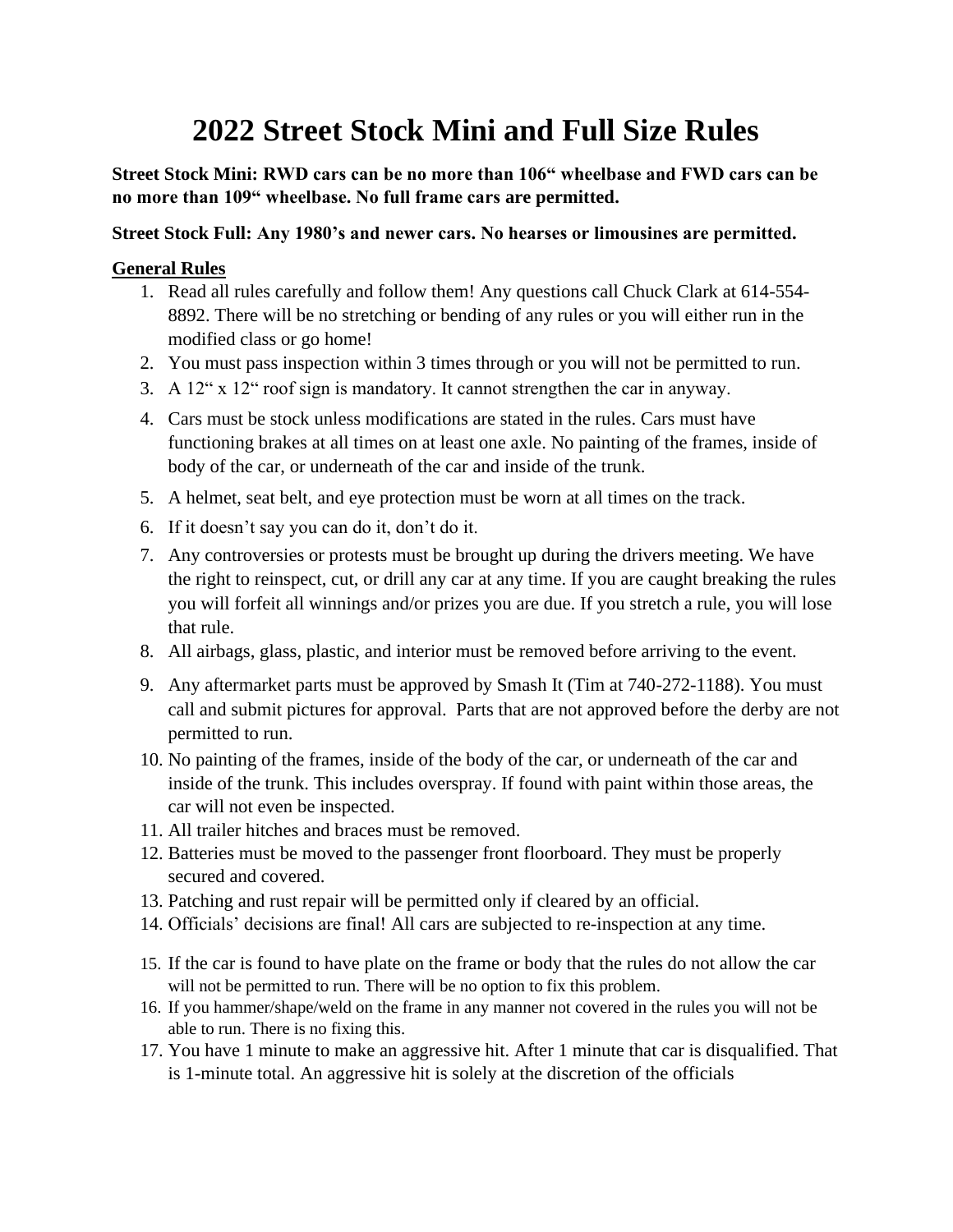- 18. You are not permitted to hit anyone in the driver's door. If you do, you are disqualified. If you use your driver's door to take advantage of this rule, the car that hit you is not disqualified.
- 19. You may not get out of your car for any reason during the heat until you are out.
- 20. You are only permitted to have 1 fire in your car. This will result in a disqualification.
- 21. No sandbagging, teaming, or holding. Any of these will result in a disqualification. You can not pin to win.

## **BUILD**

- 1. Any gear is permitted. You must run the stock housing and axles for the make and model of the car. Rear end bracing is not permitted.
- 2. Cars must be 100% stock! No cross breeding the entire drive line. It must be the same make as the car (Chevy to Chevy, Ford to Ford, etc). It must have the factory engine of the make and model of the car with the stock exhaust or headers. The exhaust may be cut off.
- 3. The engine must be mounted with the stock mounts in the stock position. No welding of mounts. They must be bolted in. No homemade cross members. The cross member must be stock and bolted in, not welded.
- 4. You may leave the stock gas tank in the stock location, or you may relocate the fuel tank to the rear floor of the car. If this is done, you must use a fuel cell or boat tank. If it is a plastic fuel tank it must be bolted or welded to sheet metal in a steel structure. No stock fuel tanks are permitted inside of the car. If you move the fuel cell to the inside of the car it must be securely fastened to the floor with bolts and/or #9 wire and you must remove the stock tank from under the car. Ratchet straps are not approved to mount the fuel cell.
- 5. The windshield may be left in the car, but it is recommended that you remove it. The following must be removed prior to entering the fairgrounds: the windows, headlights, taillights, all the chrome, and the mirrors. The interior must be swept clean of debris and glass. You must remove all glass, plastic, and fiberglass on the outside of the car including the plastic bumper covers. ALL AIRBAGS AND PUCKS MUST BE COMPLETELY REMOVED
- 6. Under the hood you may take the plastic fender wells out. The battery may be left in the stock location. You may put a rubber mat over it or spray it with foam around it but not excessively. You may move the battery to the floor of the car. You may lengthen the cables to reach the battery on the floor but not the wiring harness. This will be strictly enforced.
- 7. If the car has a wiring harness in front of the core support you may move it behind the core support. You cannot remove body mount bolt to do this.
- 8. All body mount bolts must be factory stock. No altering is permitted.
- 9. The doors must be chained or wired in no more than 8 places per door. The wire for the bottom of the doors may go around frame. You may use 5/16" chain or 2 strands of #9 wire per hole. You can weld the driver's front door for safety using  $3"$  x  $3"$  x  $1/4"$ strapping and you can have a door skin no thicker than 1/8" or similar material.